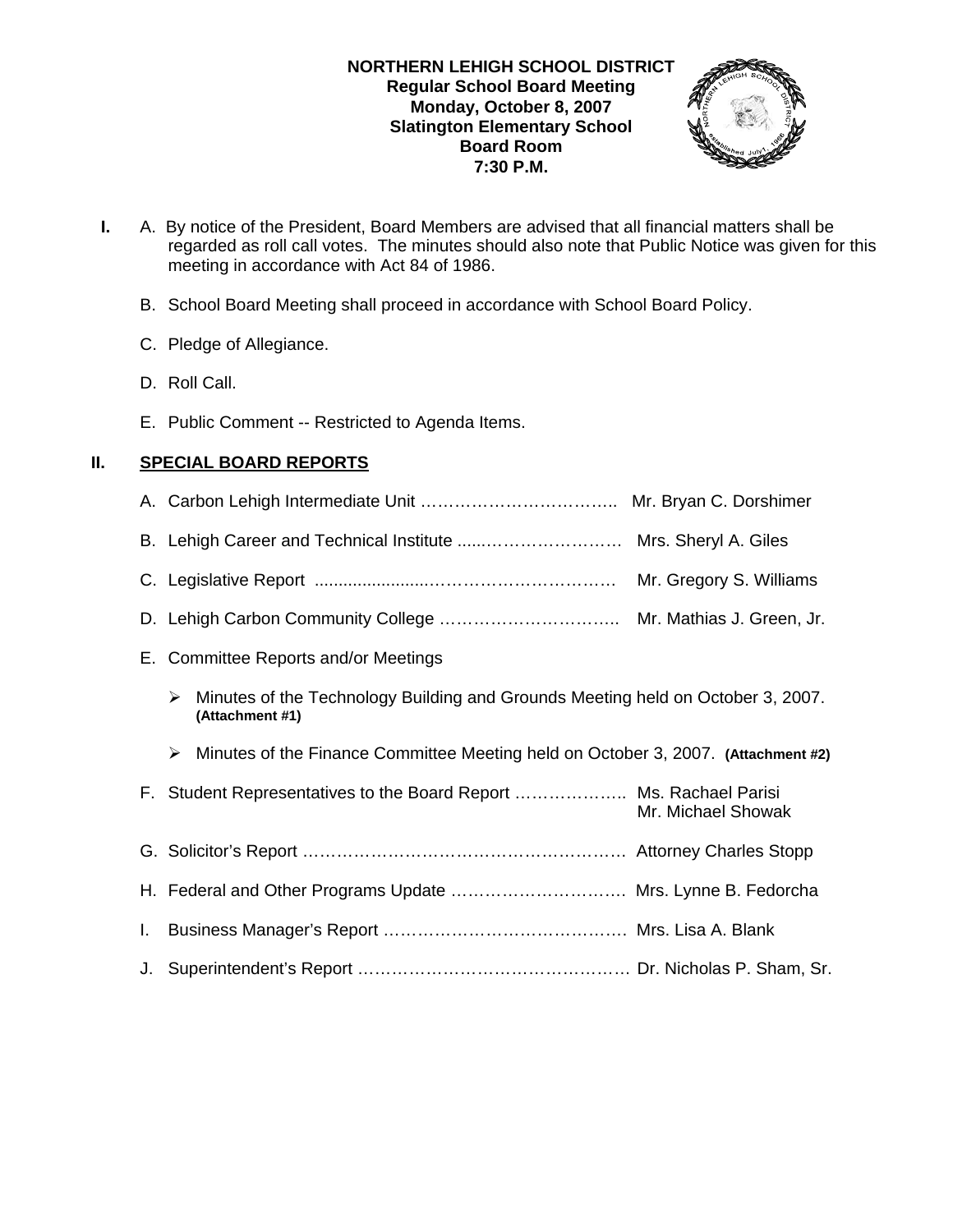|                                                                | <u>PERSONNEL</u> |                                      |                                                         |
|----------------------------------------------------------------|------------------|--------------------------------------|---------------------------------------------------------|
|                                                                |                  |                                      |                                                         |
|                                                                | А.               | <b>Appointments</b>                  |                                                         |
|                                                                |                  |                                      |                                                         |
|                                                                | 1.               | Instructional                        |                                                         |
|                                                                |                  | a. Cynthia Paul                      | <b>Temporary Vacancy Replacement</b>                    |
|                                                                |                  | Assignment:                          | Title I Reading Teacher, replacing Kristie Borger who   |
|                                                                |                  |                                      | was granted a leave of absence                          |
|                                                                |                  | Salary:                              | \$39,000 prorated                                       |
|                                                                |                  |                                      | (Step 1 Bachelors on the 2007-2008 CBA Salary Schedule) |
|                                                                |                  | Effective:                           | On or About October 29, 2007                            |
|                                                                |                  | <b>Termination Date:</b>             | On or About January 31, 2008                            |
|                                                                | 2.               | Non-Instructional                    |                                                         |
|                                                                |                  | a. Claudia Young*                    |                                                         |
|                                                                |                  | Assignment:                          | Substitute High School Cafeteria/Hall Monitor Aide      |
|                                                                |                  |                                      | replacing Donna Ondrasick who was granted a leave of    |
|                                                                |                  |                                      | absence                                                 |
|                                                                |                  | Salary:                              | \$7.25/Per Hour/3 Hours Per Day/ 5 Days Per Week        |
|                                                                |                  |                                      | (2007-2008 Supplementary Personnel Salary Schedule)     |
|                                                                |                  | Effective:                           | October 2, 2007                                         |
| *60 day probationary period ending on or about January 9, 2008 |                  |                                      |                                                         |
|                                                                |                  |                                      |                                                         |
|                                                                |                  | B. Co-Curricular Positions 2007-2008 |                                                         |

| Denise Turoscy | Senior High Scholastic Scrimmage Advisor | \$766.42   |
|----------------|------------------------------------------|------------|
| Denise Turoscy | Senior High Newspaper Advisor            | \$1,722.85 |

## C. Substitute-Instructional

Approve the following substitute teachers for the 2007-2008 school year at the 2007-2008 substitute teacher rates as approved on the Supplementary Personnel Salary Schedule:

Kathryn Bonilla – Music

- D. Approve to appoint Renee Evans to teach the PSSA Excel English class in the senior high school. Beginning in January 2008 she will teach ten sessions of English scheduled from 2:35 p.m. to 3:35 p.m. She will be compensated two hours for each session taught at a rate of \$20.00 per hour. Funding for this program will be paid for through Project 720.
- E. Approve to appoint Joann Wasilkowski to teach the PSSA Excel Mathematics class in the senior high school. Beginning in January 2008 she will teach ten sessions of Mathematics scheduled from 2:35 p.m. to 3:35 p.m. She will be compensated two hours for each session taught at a rate of \$20.00 per hour. Funding for this program will be paid for through Project 720.

# **IV. CONFERENCES**

A. Christine Leslie – Pennsylvania Science Teachers Association 2007 Convention – December 6 - 7, 2007 – Hershey Lodge and Convention Center, Hershey PA – Registration: \$75.00, Lodging: \$117.00, Meals: 30.00, Travel: \$49.80 – Total Approximate Cost: \$271.80 – Funding: C & I Budget **(Attachment #3)**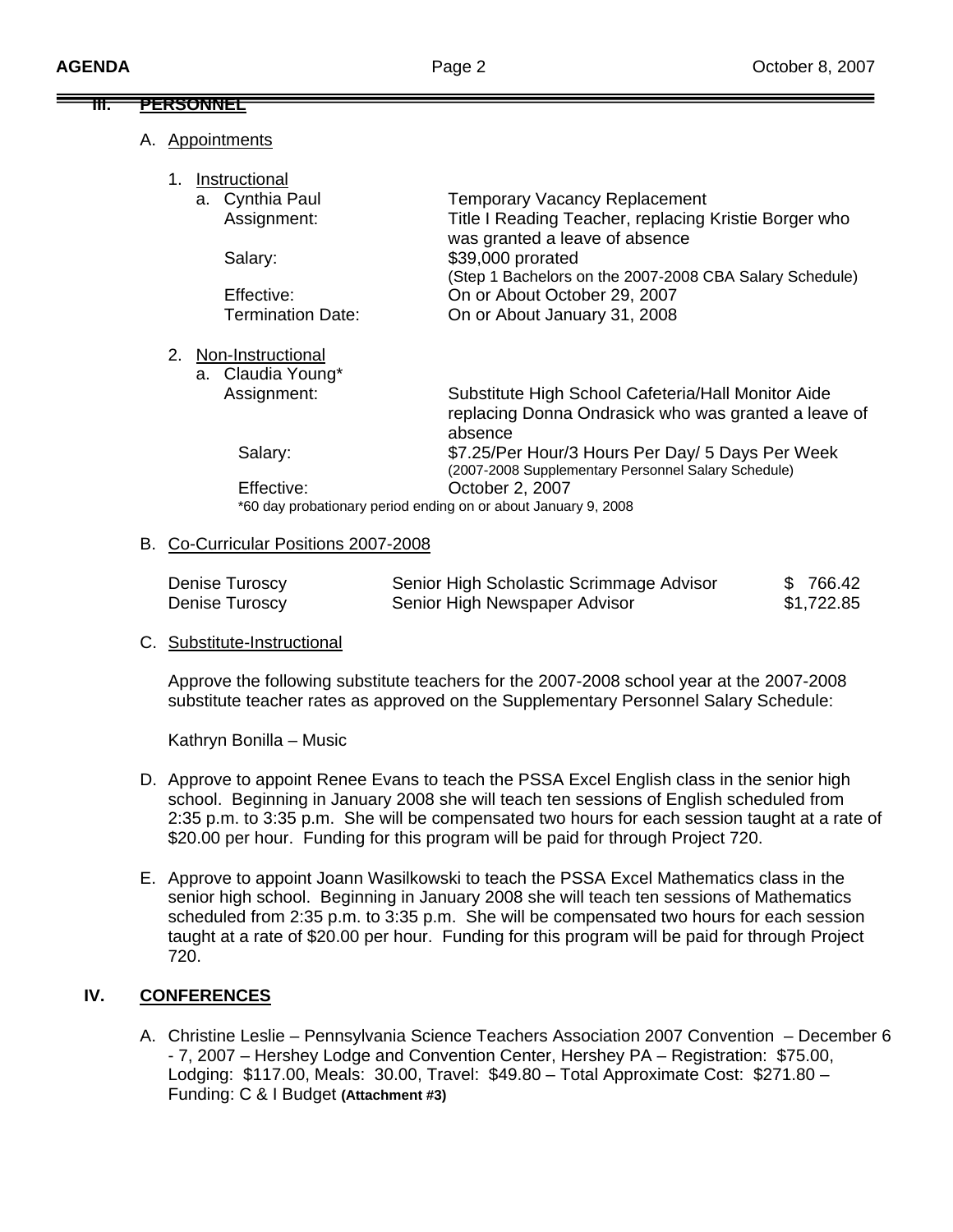- B. Julie Everett Pennsylvania Science Teachers Association 2007 Convention December 6 7, 2007 – Hershey Lodge and Convention Center, Hershey PA – Registration: \$75.00, Lodging: \$117.00, Meals: 30.00 – Total Approximate Cost: \$222.00 – Funding: C & I Budget **(Attachment #4)**
- C. Theresa Cinicola Pennsylvania Science Teachers Association 2007 Convention December 6 - 7, 2007 – Hershey Lodge and Convention Center, Hershey PA – Registration: \$75.00, Lodging: \$117.00, Meals: 30.00 – Total Approximate Cost: \$222.00 – Funding: C & I Budget **(Attachment #5)**
- D. Stephen Drake 2007 TEAP Conference November 8-9, 2007 Radisson Penn Harris Hotel & Convention Center, Camp Hill, PA – Registration: \$35.00, Lodging: \$110.16, Meals: 60.00, Travel: \$54.00 – Total Approximate Cost: \$259.16 – Funding: C & I Budget **(Attachment #6)**

### **V. POLICY**

- A. Board Policy First Reading
	- 1. Approve school board policy #117 Programs Homebound Instruction, as presented after first reading. **(Attachment #7)**
- B. Board Policy Second Reading
	- 1. Approve school board policy #216 Pupils Student Records, as presented after second reading. **(Attachment #8)**
	- 2. Approve school board policy #216-AR-1 Pupils Student Records, as presented after second reading. **(Attachment #9)**
	- 3. Approve school board policy #218 Pupils Student Conduct, as presented after second reading. **(Attachment #10)**
	- 4. Approve school board policy #226 Pupils Searches, as presented after second reading. **(Attachment #11)**
	- 5. Approve school board policy #407 Professional Employees Student Teachers, as presented after second reading. **(Attachment #12)**
	- 6. Approve school board policy #603 Finances Budget Preparation, as presented after second reading. **(Attachment #13)**
	- 7. Approve school board policy #604 Finances Budget Adoption, as presented after second reading. **(Attachment #14)**
	- 8. Approve school board policy #805 Operations Emergency Preparedness, as presented after second reading. **(Attachment #15)**
	- 9. Approve school board policy #806 Operations Child/Student Abuse, as presented after second reading. **(Attachment #16)**
	- 10. Approve school board policy #807 Operations Opening Exercises/Flag Displays, as presented after second reading. **(Attachment #17)**

#### C. Field Trip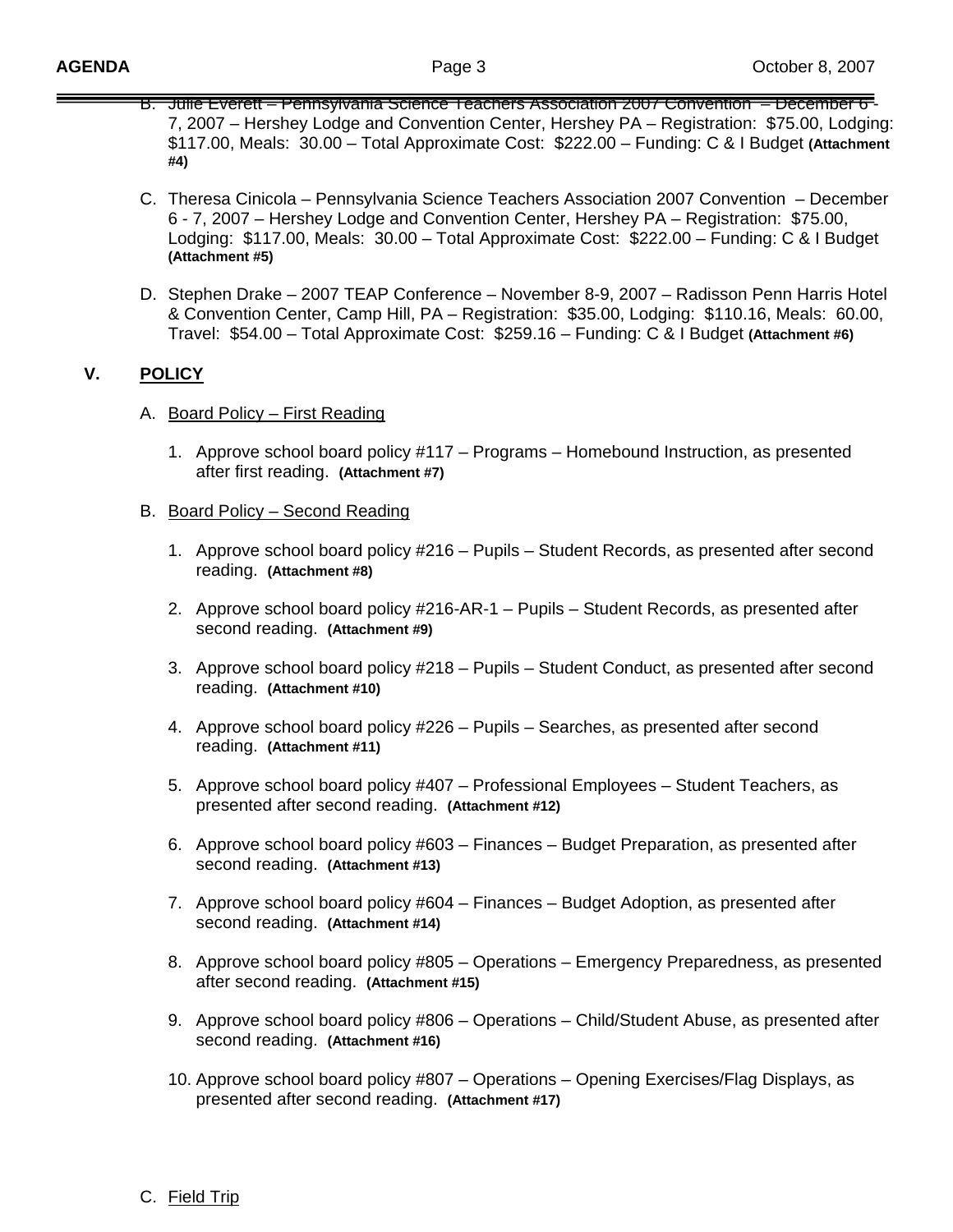Southeast Team – Middle School – Ellis Island, NY – April 23, 2008 – Funded through student fundraising efforts.

D. Homebound Instruction

It is recommended that he Board of Education grant homebound instruction for an  $12<sup>th</sup>$  grade student, Student No. 0890033, for five hours per week, effective October 26, 2007 and continuing for approximately 6 weeks.

#### **VI. CURRICULUM AND INSTRUCTION**

#### **VII. OLD BUSINESS**

A. Approve the Individual Administrative Goals for the 2007-2008 school year as presented at the October 1, 2007 school board meeting.

#### **VIII. NEW BUSINESS**

#### **IX. FINANCIAL**

- A. Approve the Following Financial Reports:
	- 1. General Fund month of September
	- 2. Athletic Fund month of September
	- 3. Capital Reserve month of September
	- 4. Cafeteria Fund month of September
	- 5. NLMS Student Activities Account month of August
	- 6. NLHS Student Activities Account month of August
- B. Approve the Following List of Bills:
	- 1. General Fund months of September
	- 2. Capital Project Fund for month of September
	- 3. Cafeteria Fund month of September
	- 4. Athletic Fund month of September
- C. Approve for proper school officials to develop specifications and send out Requests For Proposals (RFP's) for Auditing Services for school year's ending June 30, 2008, June 30, 2009 and June 30, 2010.
- D. Authorize administration to extend the service agreement for the elevator located at Slatington Elementary with Otis Elevator for an additional 5 years. Cost for this agreement is \$1,140.00 per year, which is no increase in cost over the previous agreement.
- E. Authorize administration to enter into a one year cell phone service contract with Verizon Wireless for the Athletic Director. The contract will be for one cell phone for 900 minutes per month at a cost of \$49.19 per month. The cell phone is to be used exclusively for Athletic Director business.